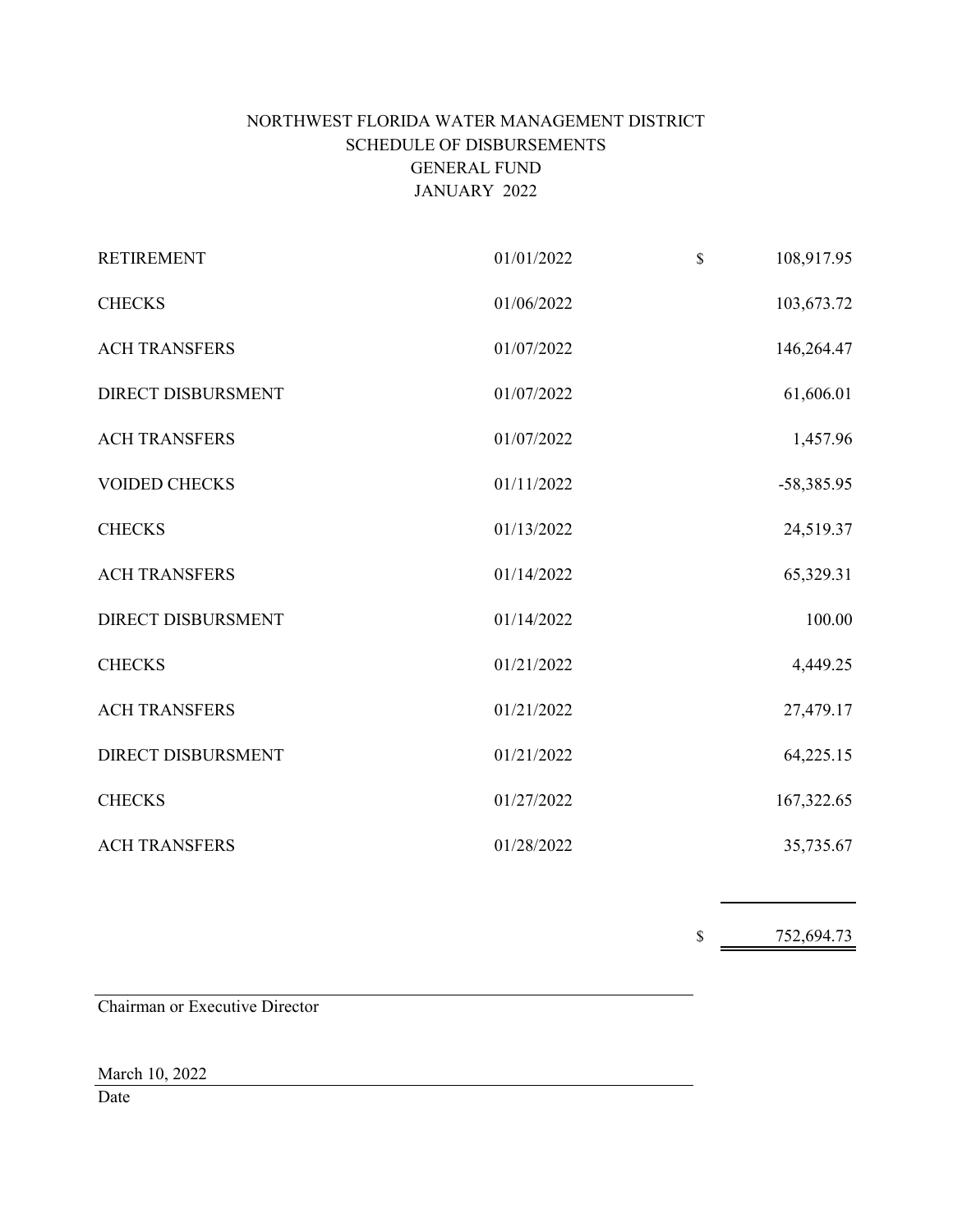| <b>VENDOR NAME</b> |                                          | <b>CHECK DATE</b> | <b>INVOICE NET</b> | <b>INVOICE DESCRIPTION</b>             |
|--------------------|------------------------------------------|-------------------|--------------------|----------------------------------------|
| 95                 | AT&T                                     | 01/06/2022        | 347.94             | PHONE SERVICE - EFO                    |
| 1616               | <b>BLUE CROSS/BLUE SHIELD OF FLORIDA</b> | 01/06/2022        | 630.20             | <b>MEDICARE</b>                        |
| 5131               | <b>CITY OF DEFUNIAK SPRINGS</b>          | 01/06/2022        | 206.46             | WATER/ SEWER DEFUNIAK SPRINGS          |
| 2803               | COASTAL AIR SERVICE, INC.                | 01/06/2022        | 88,027.50          | AERIAL SITE PREP HERBICIDE             |
| 5830               | DEVORO HOMES LLC                         | 01/06/2022        | 70.00              | P291599-3 CAME IN ONLINE WITH          |
| 4748               | <b>EAST MILTON WATER SYSTEM</b>          | 01/06/2022        | 19.14              | <b>WATER - MILTON OFFICE</b>           |
| 26                 | FL. SECRETARY OF STATE DIV OF ADMIN SERV | 01/06/2022        | 38.08              | <b>LEGAL ADS FOR GOVERNING BOARD</b>   |
| 26                 | FL. SECRETARY OF STATE DIV OF ADMIN SERV | 01/06/2022        | 17.78              | <b>FAR AD AVAILABILITY OF FY 22-23</b> |
| 916                | <b>GULF POWER COMPANY</b>                | 01/06/2022        | 548.63             | <b>ELECTRIC DEFUNIAK OFFICE</b>        |
| 5294               | KRONOS, INCORPORATED                     | 01/06/2022        | 8.33               | <b>KRONOS RENEWAL</b>                  |
| 1205               | OFFICE DEPOT, INC.                       | 01/06/2022        | 8.84               | <b>CALENDARS AND OFFICE SUPPLIES</b>   |
| 5393               | REPUBLIC PARKING SYSTEM TALLAHASSEE      | 01/06/2022        | 180.00             | PARKING PASS FOR TWO SPACES AT         |
| 4832               | <b>SUN LIFE FINANCIAL</b>                | 01/06/2022        | 80.10              | PREPAID DENTAL                         |
| 4832               | <b>SUN LIFE FINANCIAL</b>                | 01/06/2022        | 6,121.36           | <b>DENTAL</b>                          |
| 4834               | <b>SUN LIFE FINANCIAL</b>                | 01/06/2022        | 87.40              | <b>EMPLOYEE ASSISTANCE PROGRAM</b>     |
| 4834               | <b>SUN LIFE FINANCIAL</b>                | 01/06/2022        | 1,003.21           | <b>LIFE INSURANCE</b>                  |
| 4834               | <b>SUN LIFE FINANCIAL</b>                | 01/06/2022        | 2,940.80           | <b>VOL LIFE</b>                        |
| 4833               | <b>SUN LIFE FINANCIAL</b>                | 01/06/2022        | 1,059.45           | VOL LTD                                |
| 5250               | <b>SUN LIFE FINANCIAL - VISION</b>       | 01/06/2022        | 606.45             | <b>VISION</b>                          |
| 5801               | TALQUIN PORTABLE RESTROOMS, INC          | 01/06/2022        | 165.00             | ADA PORTABLE TOILET FOR REVELL         |
| 4557               | <b>VERIZON WIRELESS</b>                  | 01/06/2022        | 1,130.95           | CELL PHONES AND JET PACKS              |
| 4626               | WASTE PRO OF FLORIDA, INC                | 01/06/2022        | 164.10             | <b>SOLID WASTE - HO</b>                |
| 4626               | WASTE PRO OF FLORIDA, INC                | 01/06/2022        | 212.00             | DUMPSTER FOR ECONFINA OFFICE A         |

**TOTAL CHECKS \$** 103,673.72

| 3293 | ANGUS G. ANDREWS, JR.                    | 01/07/2022 | 8,125.00         | DFO LEASE AGREEMENT - CONTRACT        |
|------|------------------------------------------|------------|------------------|---------------------------------------|
| 5702 | AUTO ALLEY INC                           | 01/07/2022 | 84.42            | MINOR REPAIRS FOR HO REG VEHIC        |
| 5702 | <b>AUTO ALLEY INC</b>                    | 01/07/2022 | 39.88            | MINOR REPAIRS FOR HO REG VEHIC        |
| 4153 | BROWN BEVIS REAL ESTATE APPRAISERS, INC. | 01/07/2022 | 1,800.00         | REVIEW APPRAISAL OF HUGOMB-MCS        |
| 1617 | CAPITAL HEALTH PLAN                      | 01/07/2022 | 88,289.77        | MEDICAL INSURANCE                     |
| 4961 | PETER FOLLAND                            | 01/07/2022 | 146.00           | <b>TRAVEL REIMBURSEMENT</b>           |
| 4961 | PETER FOLLAND                            | 01/07/2022 | 79.00            | <b>TRAVEL REIMBURSMENT</b>            |
| 3078 | GEORGIA-FLORIDA BURGLAR ALARM CO, INC    | 01/07/2022 | 62.00            | BATTERY REPLACEMENT FOR ALARM/        |
| 76   | LEON COUNTY PROPERTY APPRAISER           | 01/07/2022 | 2,354.70         | 2ND OTR FY21-22                       |
| 5728 | MERIT FIRST LLC                          | 01/07/2022 | 44,462.00        | HURRICANE SERVICE DEBRIS              |
| 5651 | <b>SGS TECHNOLOGIE, LLC</b>              | 01/07/2022 | 373.33           | HOSTING & MAINTAINING DIST WEB        |
| 4799 | STAPLES CONTRACT & COMMERCIAL, INC.      | 01/07/2022 | 39.08            | <b>ADMIN OFFICE SUPPLIES</b>          |
| 2808 | THAT BOOT STORE                          | 01/07/2022 | 159.29           | SAFETY BOOTS-BAILEY & THOMAS          |
| 5455 | PAUL THURMAN                             | 01/07/2022 | 250.00           | <b>REGISTRATION FEE</b>               |
|      | <b>TOTAL ACH TRANSFERS</b>               |            | 146,264.47<br>S. |                                       |
| 1616 | <b>BLUE CROSS/BLUE SHIELD OF FLORIDA</b> | 01/07/2022 | 2,400.06         | <b>RETIREE INSURANCE</b>              |
| 1616 | <b>BLUE CROSS/BLUE SHIELD OF FLORIDA</b> | 01/07/2022 | 58,385.95        | <b>EMPLOYEE MEDICAL INSURANCE</b>     |
| 5707 | <b>REFUND PAYEEZY</b>                    | 01/07/2022 | 150.00           | REFUND WITHDRAWN WELL PERMIT 302484-2 |
| 5707 | <b>REFUND PAYEEZY</b>                    | 01/07/2022 | 320.00           | BLAKE FURBEE P302430 WITHDRAWA        |
| 5707 | <b>REFUND PAYEEZY</b>                    | 01/07/2022 | 100.00           | CLINT GECI P302652 EPERMIT DIS        |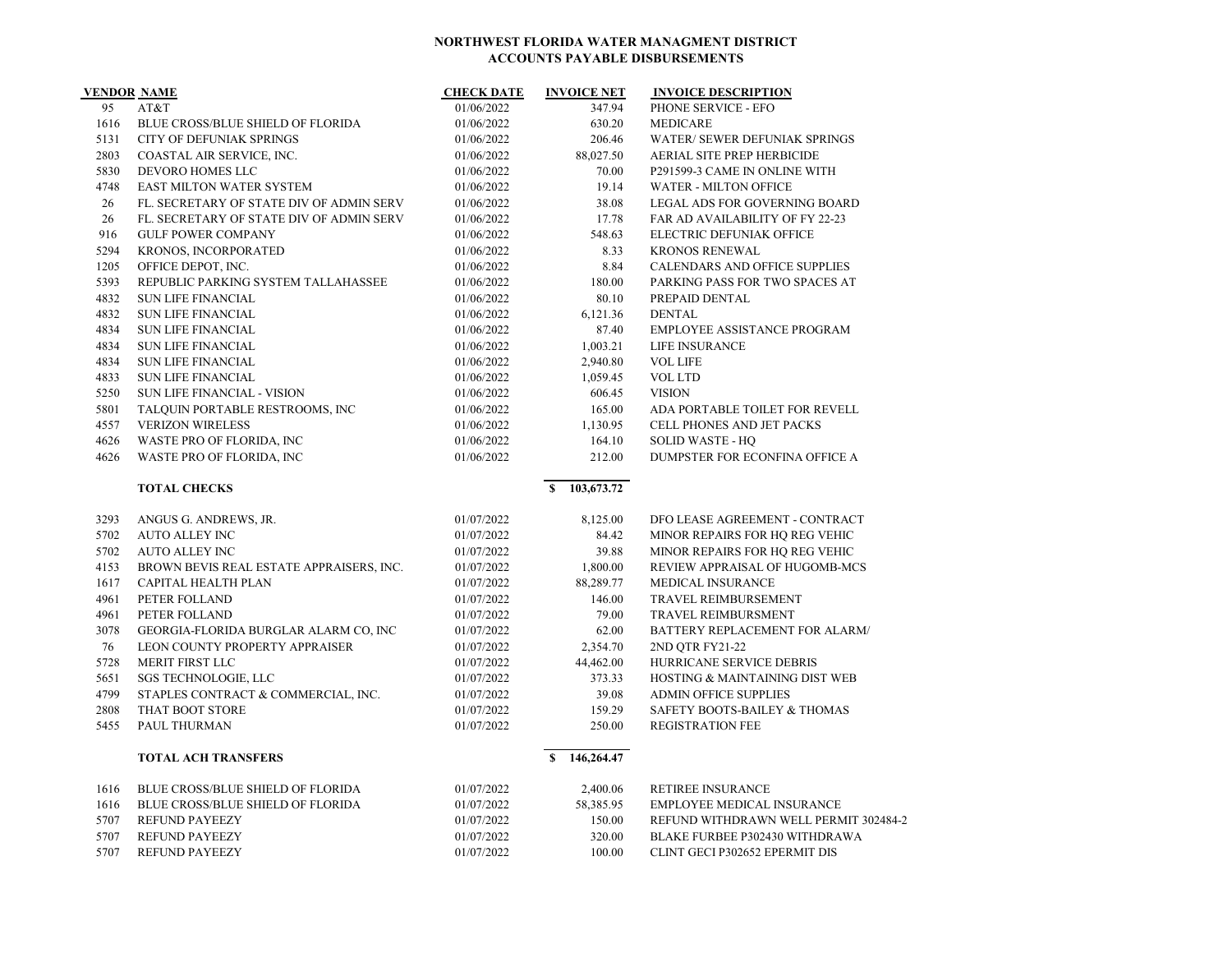| <b>VENDOR NAME</b> |                                           | <b>CHECK DATE</b> | <b>INVOICE NET</b>       | <b>INVOICE DESCRIPTION</b>          |
|--------------------|-------------------------------------------|-------------------|--------------------------|-------------------------------------|
| 5707               | <b>REFUND PAYEEZY</b>                     | 01/07/2022        | 100.00                   | CLINT GECI P302609 EPERMIT DIS      |
| 5707               | REFUND PAYEEZY                            | 01/07/2022        | 50.00                    | REFUND WITHDRAWN WELL PERMIT 302722 |
| 5707               | <b>REFUND PAYEEZY</b>                     | 01/07/2022        | 100.00                   | CLINT GECI P302680 EPERMIT DIS      |
|                    | <b>TOTAL DIRECT DISBURSEMENTS</b>         |                   | S<br>61,606.01           |                                     |
|                    | <b>TOTAL AP</b>                           |                   | 311,544.20<br>S          |                                     |
| 5831               | <b>ELIZABETH PERISON</b>                  | 01/07/2022        | 1,457.96                 | TUITION REIMBURSEMENT               |
|                    | <b>TOTAL ACH TRANSFERS</b>                |                   | S<br>1,457.96            |                                     |
|                    | <b>TOTAL AP</b>                           |                   | $\mathbf{s}$<br>1,457.96 |                                     |
| 5580               | <b>JAMES BARNES</b>                       | 01/13/2022        | 2,954.60                 | AG BMP COST SHARE AGREEMENT         |
| 5828               | CHRONOLOG LLC                             | 01/13/2022        | 640.00                   | CHRONOLOG PHOTO MONITORING STA      |
| 2713               | FL DEPT OF AG. & CONSUMER SERVICES        | 01/13/2022        | 702.00                   | PRESCRIBED BURN ASSISTANCE          |
| 5816               | FLORIDA ENVIRONMENTAL & LAND SERVICES INC | 01/13/2022        | 3,856.88                 | LAFAYETTE CREEK SEED COLLECTIO      |
| 916                | <b>GULF POWER COMPANY</b>                 | 01/13/2022        | 451.86                   | MILTON ELECTRIC                     |
| 5772               | <b>KEAGAN MERCHANT</b>                    | 01/13/2022        | 1,500.00                 | CELL PHONE BOOSTER INSTALLATIO      |
| 5599               | KEITH MCNEILL PLUMBING CONTRACTOR, INC    | 01/13/2022        | 4,087.00                 | REPLACE SECTION OF CAST IRON P      |
| 5680               | MCKENZIE MOTOR COMPANY                    | 01/13/2022        | 266.53                   | MINOR REPAIRS FOR REG VEHICLES      |
| 288                | OKALOOSA CO. PROPERTY APPRAISER           | 01/13/2022        | 1,714.48                 | 2ND QTR FY 21-22                    |
| 5251               | RANDSTAD NORTH AMERICA, INC.              | 01/13/2022        | 1,110.00                 | RANDSTAD PROFESSIONAL STAFF AU      |
| 5251               | RANDSTAD NORTH AMERICA, INC.              | 01/13/2022        | 1,295.00                 | RANDSTAD PROFESSIONAL STAFF AU      |
| 110                | TALQUIN ELECTRIC COOPERATIVE, INC.        | 01/13/2022        | 84.40                    | <b>SECURITY LIGHTS - HQ</b>         |
| 110                | TALQUIN ELECTRIC COOPERATIVE, INC.        | 01/13/2022        | 319.12                   | <b>WATER/SEWER - HQ</b>             |
| 110                | TALQUIN ELECTRIC COOPERATIVE, INC.        | 01/13/2022        | 3,024.89                 | <b>ELECTRIC - HO</b>                |
| 75                 | WALTON COUNTY PROPERTY APPRAISER          | 01/13/2022        | 2,338.46                 | 2ND QTR FY 21-22                    |
| 4626               | WASTE PRO OF FLORIDA, INC                 | 01/13/2022        | 174.15                   | <b>SOLID WASTE - HQ</b>             |
|                    | <b>TOTAL CHECKS</b>                       |                   | <b>S</b><br>24,519.37    |                                     |
| 5702               | <b>AUTO ALLEY INC</b>                     | 01/14/2022        | 96.73                    | MINOR REPAIRS FOR HQ REG VEHIC      |
| 4153               | BROWN BEVIS REAL ESTATE APPRAISERS, INC.  | 01/14/2022        | 2,900.00                 | REVIEW APPRAISAL OF BRANDON AN      |
| 4845               | CALHOUN COUNTY SHERIFF'S OFFICE           | 01/14/2022        | 965.92                   | LAW ENFORCEMENT/SECURITY SERVI      |
| 5625               | TRIGG, CATLETT & ASSOCIATES               | 01/14/2022        | 2,800.00                 | COMPLETE APPRAISAL OF HUGOMB M      |
| 3978               | <b>CHRISTINA COGER</b>                    | 01/14/2022        | 885.54                   | TRAVEL REIMBURSEMENT - TRAINING     |
| 5166               | <b>JAMES A DANIEL</b>                     | 01/14/2022        | 110.00                   | TRAVEL REIMBURSEMENT - TRAINING     |
| 5824               | <b>DAVID STANFORD</b>                     | 01/14/2022        | 90.00                    | TRAVEL REIMBURSEMENT                |
| 4961               | PETER FOLLAND                             | 01/14/2022        | 90.00                    | TRAVEL REIMBURSEMENT                |
| 3337               | FORESTECH CONSULTING                      | 01/14/2022        | 400.00                   | LAND MANAGEMENT DATABASE            |
| 3078               | GEORGIA-FLORIDA BURGLAR ALARM CO, INC     | 01/14/2022        | 1,710.00                 | HQ MONITORING AND MAINTENANCE       |
| 5624               | <b>JESSE GRAY</b>                         | 01/14/2022        | 1,462.96                 | TUITION REIMBURSEMENT               |
| 3942               | A & W VENTURES, L.C.                      | 01/14/2022        | 225.00                   | PORTABLE HANDICAPPED TOILET FO      |
| 2268               | INNOVATIVE OFFICE SOLUTIONS, INC          | 01/14/2022        | 837.00                   | PHONE SYSTEM MAINTANANCE CONTR      |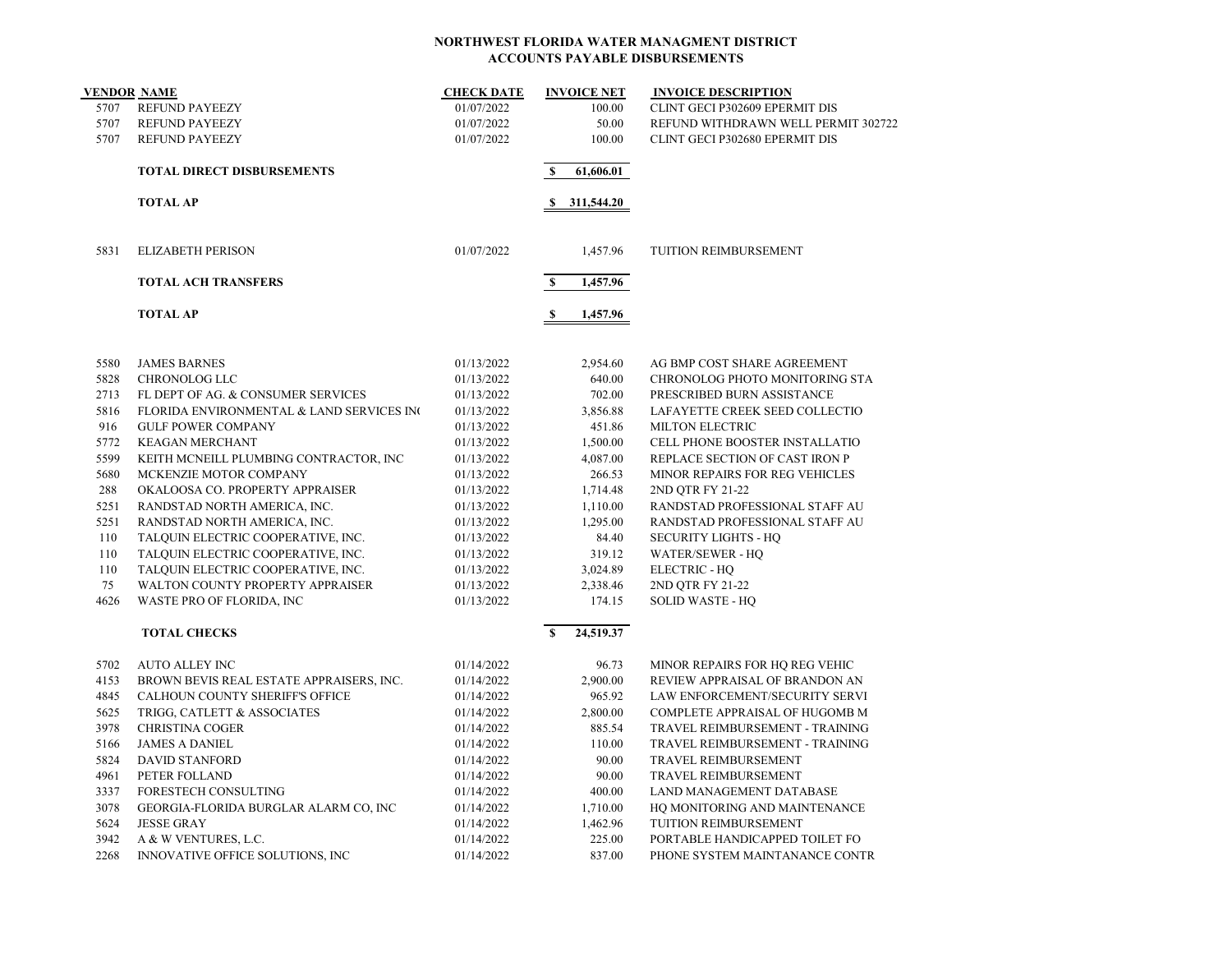|      | <b>VENDOR NAME</b>                       | <b>CHECK DATE</b> | <b>INVOICE NET</b>        | <b>INVOICE DESCRIPTION</b>            |
|------|------------------------------------------|-------------------|---------------------------|---------------------------------------|
| 2268 | INNOVATIVE OFFICE SOLUTIONS, INC         | 01/14/2022        | 837.00                    | PHONE SYSTEM MAINTANANCE CONTR        |
| 5368 | KOUNTRY RENTAL NWF, INC.                 | 01/14/2022        | 7,855.00                  | SERVICE FOR PORTABLE TOILETS-C        |
| 5791 | MOHAWK VALLEY MATERIALS, INC.            | 01/14/2022        | 32,500.00                 | RECOVERY AND DEBRIS CLEANUP           |
| 5641 | MUNROE FOREST & WILDLIFE MANAGEMENT, INC | 01/14/2022        | 3,197.26                  | PRESCRIBED BURNS                      |
| 5614 | ZACHARY J. SELLERS                       | 01/14/2022        | 925.00                    | DFO JANITORIAL SERVICES               |
| 4955 | TERRY'S HOME & LAWN MAINTENANCE, INC.    | 01/14/2022        | 4,481.90                  | RECREATION SITE CLEAN UP AND M        |
| 4955 | TERRY'S HOME & LAWN MAINTENANCE, INC.    | 01/14/2022        | 200.00                    | JANITORIAL SERVICES FOR THE MI        |
| 5060 | EXTREME LOGISTICS GULF COAST, LLC        | 01/14/2022        | 290.00                    | PORTABLE AND COMPOST TOILETS          |
| 5060 | EXTREME LOGISTICS GULF COAST, LLC        | 01/14/2022        | 170.00                    | PORTABLE AND COMPOST TOILETS          |
| 5060 | EXTREME LOGISTICS GULF COAST, LLC        | 01/14/2022        | 340.00                    | PORTABLE AND COMPOST TOILETS          |
| 5060 | EXTREME LOGISTICS GULF COAST, LLC        | 01/14/2022        | 340.00                    | PORTABLE AND COMPOST TOILETS          |
| 5060 | EXTREME LOGISTICS GULF COAST, LLC        | 01/14/2022        | 170.00                    | PORTABLE AND COMPOST TOILETS          |
| 5060 | EXTREME LOGISTICS GULF COAST, LLC        | 01/14/2022        | 290.00                    | PORTABLE AND COMPOST TOILETS          |
| 5060 | EXTREME LOGISTICS GULF COAST, LLC        | 01/14/2022        | 530.00                    | PORTABLE AND COMPOST TOILETS          |
| 5060 | EXTREME LOGISTICS GULF COAST, LLC        | 01/14/2022        | 290.00                    | PORTABLE AND COMPOST TOILETS          |
| 5060 | EXTREME LOGISTICS GULF COAST, LLC        | 01/14/2022        | 170.00                    | PORTABLE AND COMPOST TOILETS          |
| 5060 | EXTREME LOGISTICS GULF COAST, LLC        | 01/14/2022        | 170.00                    | PORTABLE AND COMPOST TOILETS          |
|      | <b>TOTAL ACH TRANSFERS</b>               |                   | $\mathbf{s}$<br>65,329.31 |                                       |
| 5707 | <b>REFUND PAYEEZY</b>                    | 01/14/2022        | 100.00                    | REFUND WITHDRAWN WELL PERMIT 300730-1 |
|      | <b>TOTAL DIRECT DISBURSEMENTS</b>        |                   | S<br>100.00               |                                       |
|      | <b>TOTAL AP</b>                          |                   | 89,948.68<br>S            |                                       |
| 4923 | <b>JOHN ALTER</b>                        | 01/21/2022        | 139.16                    | TRAVEL REIMBURSEMENT                  |
| 5820 | <b>ANNA UPTON</b>                        | 01/21/2022        | 180.99                    | TRAVEL REIMBURSMENT                   |
| 2992 | <b>BANK OF AMERICA</b>                   | 01/21/2022        | 436.30                    | ONLINE ACCESS TO BANK ACCOUNT         |
| 2992 | <b>BANK OF AMERICA</b>                   | 01/21/2022        | 1,044.51                  | DEC 2021 ANALYSIS STATEMENT           |
| 5696 | <b>MATT BRYANT</b>                       | 01/21/2022        | 169.99                    | TRAVEL REIMBURSEMENT                  |
| 26   | FL. SECRETARY OF STATE DIV OF ADMIN SERV | 01/21/2022        | 28.42                     | LEGAL ADS FOR GOVERNING BOARD         |
| 5294 | KRONOS, INCORPORATED                     | 01/21/2022        | 8.33                      | <b>KRONOS RENEWAL</b>                 |
| 2299 | LIBERTY COUNTY SOLID WASTE               | 01/21/2022        | 41.92                     | SOLID WASTE DUMPSTER FL RIVER         |
| 4849 | <b>NICK PATRONIS</b>                     | 01/21/2022        | 94.66                     | TRAVEL REIMBURSEMENT                  |
| 5629 | ROAD MART OF FLORIDA, LLC                | 01/21/2022        | 846.00                    | MINOR REPAIRS FOR WMD96372            |
| 5764 | SOUTHERN CLEANING SUPPLY LLC             | 01/21/2022        | 935.45                    | <b>SUPPLIES</b>                       |
| 105  | TALLAHASSEE DEMOCRAT                     | 01/21/2022        | 103.76                    | LEGAL ADS WATER USE PERMITS           |
| 105  | TALLAHASSEE DEMOCRAT                     | 01/21/2022        | 103.76                    | LEGAL ADS WATER USE PERMITS           |
| 5737 | TELECHECK SERVICES, INC.                 | 01/21/2022        | 50.00                     | FEES FOR ONLINE PAYMENTS              |
| 5737 | TELECHECK SERVICES, INC.                 | 01/21/2022        | 60.00                     | EPERMITTING FEESTELECHECK             |
| 4626 | WASTE PRO OF FLORIDA, INC                | 01/21/2022        | 206.00                    | DUMPSTER FOR ECONFINA OFFICE A        |
|      |                                          |                   |                           |                                       |

**TOTAL CHECKS \$ 4,449.25**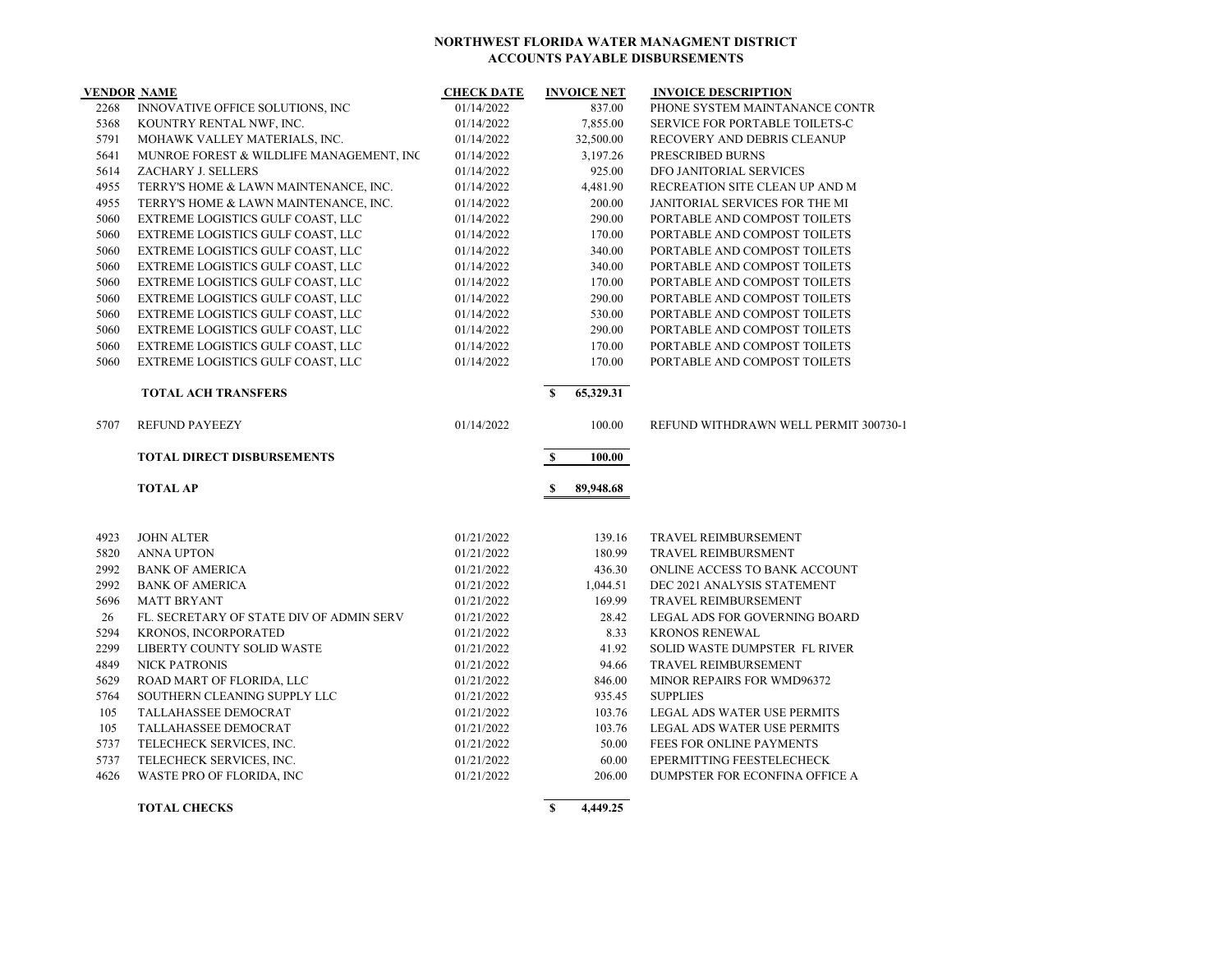|      | <b>VENDOR NAME</b>                       | <b>CHECK DATE</b> | <b>INVOICE NET</b>       | <b>INVOICE DESCRIPTION</b>           |
|------|------------------------------------------|-------------------|--------------------------|--------------------------------------|
| 97   | THE DEFUNIAK HERALD                      | 01/21/2022        | 38.50                    | LEGAL ADS WATER USE PERMITS          |
| 4807 | <b>WEX BANK</b>                          | 01/21/2022        | 10,074.54                | DEC 2021 FUEL / SERVICE PURCHASES    |
| 4807 | <b>WEX BANK</b>                          | 01/21/2022        | 1,179.00                 | WEX GPS PURCHASE/INSTALL/REMOV       |
| 5516 | <b>JAMES LAMAR</b>                       | 01/21/2022        | 2,895.92                 | TUITION REIMBURSEMENT                |
| 3813 | PENNINGTON, P.A.                         | 01/21/2022        | 9,940.00                 | <b>LEGAL COUNSEL</b>                 |
| 3960 | <b>GEORGE ROBERTS</b>                    | 01/21/2022        | 94.66                    | TRAVEL REIMBURSEMENT                 |
| 5218 | WAGEWORKS, INC.                          | 01/21/2022        | 56.55                    | <b>COBRA ADMINISTRATION</b>          |
| 4618 | WAKULLA COUNTY BOCC                      | 01/21/2022        | 3,200.00                 | MAGNOLIA GARDEN SEWER SYSTEM         |
|      |                                          |                   |                          |                                      |
|      | <b>TOTAL ACH TRANSFERS</b>               |                   | $\mathbf S$<br>27,479.17 |                                      |
| 1616 | <b>BLUE CROSS/BLUE SHIELD OF FLORIDA</b> | 01/07/2022        | 57,606.70                | EMPLOYEE MEDICAL INSURANCE           |
| 2967 | <b>BANK OF AMERICA</b>                   | 01/21/2022        | 3,115.84                 | DECEMBER 2021 PCARD                  |
| 2967 | <b>BANK OF AMERICA</b>                   | 01/21/2022        | 100.00                   | <b>REG SUNPASS</b>                   |
| 2967 | <b>BANK OF AMERICA</b>                   | 01/21/2022        | 9.99                     | DIGITAL SUBSCRIPTION TO THE GA       |
| 2967 | <b>BANK OF AMERICA</b>                   | 01/21/2022        | 27.72                    | DIGITAL NEWSPAPER SUBSCRIPTION       |
| 2967 | <b>BANK OF AMERICA</b>                   | 01/21/2022        | 9.99                     | DIGITAL SUBSCRIPTION TO TALLAH       |
| 2967 | <b>BANK OF AMERICA</b>                   | 01/21/2022        | 15.96                    | DIGITAL NEWSPAPER SUBSCRIPTION       |
| 2967 | <b>BANK OF AMERICA</b>                   | 01/21/2022        | 11.99                    | DIGITAL NEWSPAPER SUBSCRIPTION       |
| 2967 | <b>BANK OF AMERICA</b>                   | 01/21/2022        | 9.99                     | DIGITAL NEWSPAPER SUBSCRIPTION       |
| 2967 | <b>BANK OF AMERICA</b>                   | 01/21/2022        | 2,639.95                 | AMAZON ORDER FOR DELL DOCKS          |
| 2967 | <b>BANK OF AMERICA</b>                   | 01/21/2022        | 527.02                   | AMAZON DATA COLLECTION LAB/F         |
| 5707 | <b>REFUND PAYEEZY</b>                    | 01/21/2022        | 150.00                   | CHRISTIN GORMAN P2901662 WITH        |
|      | <b>TOTAL DIRECT DISBURSEMENTS</b>        |                   | \$<br>64,225.15          |                                      |
|      | <b>TOTAL AP</b>                          |                   | 96,153.57<br>S           |                                      |
|      |                                          |                   |                          |                                      |
|      |                                          |                   |                          |                                      |
| 4180 | <b>BANK OF AMERICA</b>                   | 01/27/2022        | 29.95                    | MONTHLY TRANSACTION FEES             |
| 4180 | <b>BANK OF AMERICA</b>                   | 01/27/2022        | 833.18                   | TRANSACTION FEES FOR E-PERMITT       |
| 5671 | <b>THOMAS BASFORD</b>                    | 01/27/2022        | 100.00                   | REFUND WITHDRAWN WELL PERMIT 3       |
| 5792 | <b>BISHOP STRAW FARMS INC</b>            | 01/27/2022        | 2,985.94                 | AG COST SHARE                        |
| 735  | CARLTON APPRAISAL COMPANY                | 01/27/2022        | 4,970.80                 | APPRAISAL OF SINK CREEK PRESERVE     |
| 735  | CARLTON APPRAISAL COMPANY                | 01/27/2022        | 877.20                   | APPRAISAL OF SINK CREEK TRACT        |
| 735  | CARLTON APPRAISAL COMPANY                | 01/27/2022        | 1,989.00                 | APPRAISAL OF PEACOCK BRIDGE TR       |
| 4676 | <b>CITY OF MILTON FLORIDA</b>            | 01/27/2022        | 76.13                    | <b>DUMPSTER SERVICE</b>              |
| 4676 | CITY OF MILTON FLORIDA                   | 01/27/2022        | 34.13                    | <b>SEWER MILTON OFFICE</b>           |
| 3289 | <b>CITY OF TALLAHASSEE</b>               | 01/27/2022        | 42.19                    | LAKESHORE & I-10                     |
| 1859 | FL DEPT. OF ENVIRONMENTAL PROTECTION     | 01/27/2022        | 20.66                    | <b>INTEREST EARNINGS OE DEC 2021</b> |
| 3747 | FLORIDA STATE UNIVERSITY                 | 01/27/2022        | 49,144.00                | FNAI FALL 2021 MONITORING            |
| 2701 | FLORIDA MUNICIPAL INSURANCE TRUST        | 01/27/2022        | 907.42                   | WC DEDUCTIBLE                        |
| 391  | GADSDEN COUNTY TAX COLLECTOR             | 01/27/2022        | 15.57                    | 2021 POSTAGE DUE                     |
| 5790 | <b>GADSDEN COUNTY NEWS CORP</b>          | 01/27/2022        | 63.00                    | LEGAL ADS-WATER USE PERMITS          |
| 2291 | GULF COAST ELECTRIC COOPERATIVE, INC     | 01/27/2022        | 229.00                   | <b>ELECTRIC EFO</b>                  |
| 698  | KONICA MINOLTA BUSINESS SOLUTIONS USA    | 01/27/2022        | 216.35                   | KONICA MINOLTA COPIER LEASE RE       |
| 698  | KONICA MINOLTA BUSINESS SOLUTIONS USA    | 01/27/2022        | 261.23                   | KONICA MINOLTA COPIER LEASE RE       |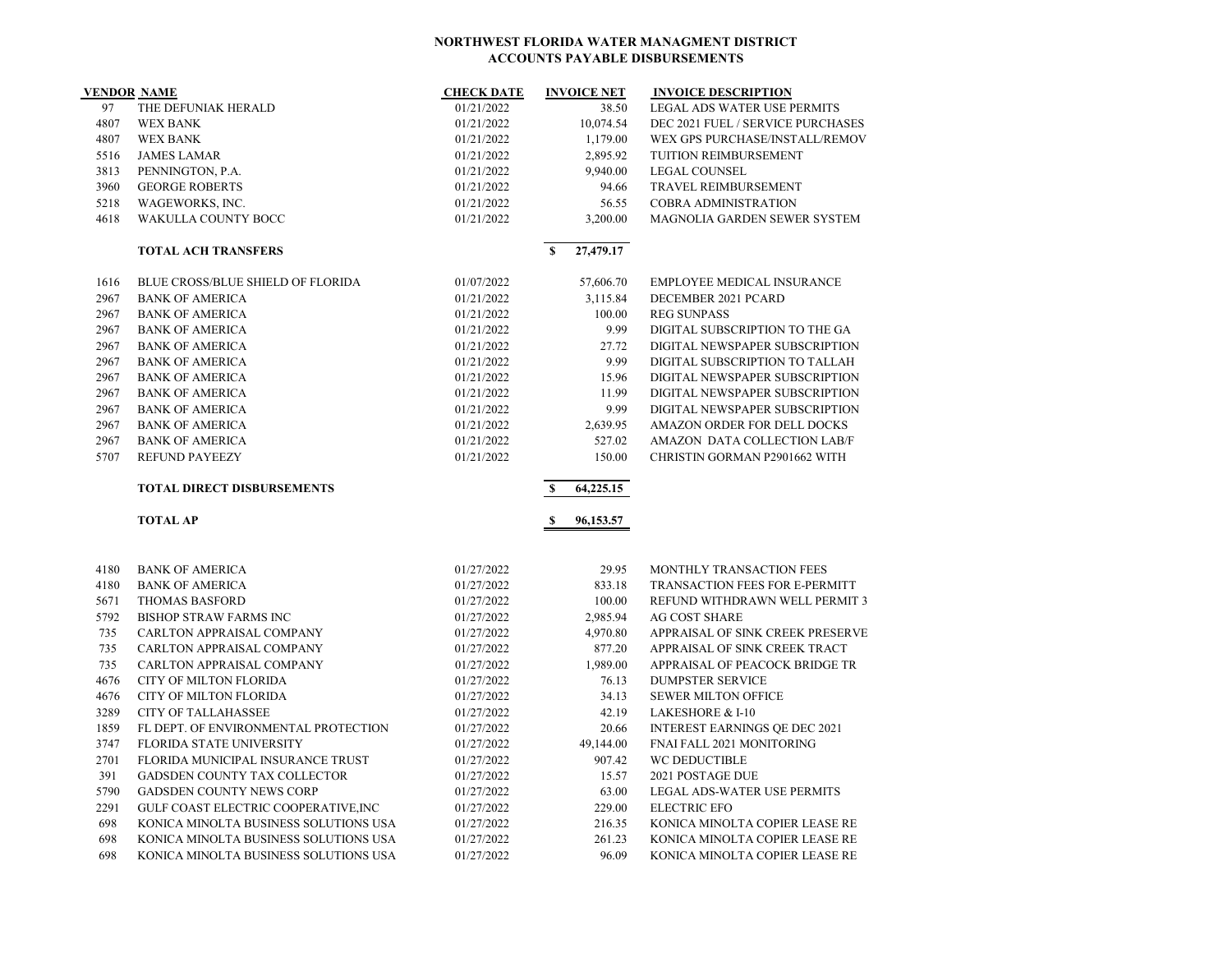| <b>VENDOR NAME</b> |                                        | <b>CHECK DATE</b> | <b>INVOICE NET</b>        | <b>INVOICE DESCRIPTION</b>            |
|--------------------|----------------------------------------|-------------------|---------------------------|---------------------------------------|
| 698                | KONICA MINOLTA BUSINESS SOLUTIONS USA  | 01/27/2022        | 296.25                    | KONICA MINOLTA COPIER LEASE RE        |
| 698                | KONICA MINOLTA BUSINESS SOLUTIONS USA  | 01/27/2022        | 210.83                    | KONICA MINOLTA COPIER LEASE RE        |
| 698                | KONICA MINOLTA BUSINESS SOLUTIONS USA  | 01/27/2022        | 192.35                    | KONICA MINOLTA COPIER LEASE RE        |
| 698                | KONICA MINOLTA BUSINESS SOLUTIONS USA  | 01/27/2022        | 106.76                    | KONICA MINOLTA COPIER LEASE RE        |
| 698                | KONICA MINOLTA BUSINESS SOLUTIONS USA  | 01/27/2022        | 189.08                    | KONICA MINOLTA COPIER LEASE RE        |
| 3213               | SHI INTERNATIONAL CORP                 | 01/27/2022        | 62,429.18                 | MICROSOFT EA ANNUAL PAYMENT           |
| 3213               | SHI INTERNATIONAL CORP                 | 01/27/2022        | 1,833.00                  | MICROSOFT EXCHANGE LICENSE TU         |
| 3941               | TYLER TECHNOLOGIES, INC.               | 01/27/2022        | 476.92                    | TAX FORMS FOR 2021                    |
| 4358               | UNIVERSITY OF FLORIDA (IFAS)           | 01/27/2022        | 8,377.04                  | SOD BASED ROTATION OUTREACH           |
| 4358               | UNIVERSITY OF FLORIDA (IFAS)           | 01/27/2022        | 30,259.45                 | SOD BASED ROTATION OUTREACH           |
| 4038               | WINDSTREAM COMMUNICATIONS              | 01/27/2022        | 59.95                     | 800 NUMBERS & EFO LONG DISTANCE       |
|                    | <b>TOTAL CHECKS</b>                    |                   | 167,322.65<br>-S          |                                       |
| 5739               | DARRYL BOUDREAU                        | 01/28/2022        | 687.55                    | <b>TRAVEL REIMBURSEMENT</b>           |
| 5426               | DIVERSIFIED PROFESSIONAL SERVICES CORP | 01/28/2022        | 2,750.00                  | MOVE STAIRS FROM BLUE SPRING          |
| 5225               | <b>WENDY DUGAN</b>                     | 01/28/2022        | 397.95                    | <b>TRAVEL REIMBURSEMENT</b>           |
| 5225               | <b>WENDY DUGAN</b>                     | 01/28/2022        | 84.55                     | TRAVEL REIMBURSEMENT                  |
| 4855               | <b>ENVIRON SERVICES INCORPORATED</b>   | 01/28/2022        | 2,079.17                  | JANITORIAL SERVICES FOR HQ            |
| 2453               | ESCAMBIA COUNTY PROPERTY APPRAISER     | 01/28/2022        | 3,663.20                  | 1ST OTR FY 21-22                      |
| 2453               | ESCAMBIA COUNTY PROPERTY APPRAISER     | 01/28/2022        | 3,664.85                  | 2ND OTR FY 21-22                      |
| 3104               | SOUTHERN WATER SERVICES, LLC           | 01/28/2022        | 250.00                    | <b>OUARTERLY SAMPLING FOR ECONFIN</b> |
| 5337               | VANASSEE HANGEN BRUSTLIN, INC.         | 01/28/2022        | 9,720.00                  | AGREEMENT FOR AS NEEDED SERVIC        |
| 2631               | WASHINGTON COUNTY SHERIFF'S OFFICE     | 01/28/2022        | 11,273.40                 | LAW ENFORCEMENT AND SECURITY          |
| 5060               | EXTREME LOGISTICS GULF COAST, LLC      | 01/28/2022        | 1,165.00                  | REIMBURSEMENT TO REPLACE UNIT-        |
|                    | <b>TOTAL ACH TRANSFERS</b>             |                   | $\mathbf{s}$<br>35,735.67 |                                       |
|                    | <b>TOTAL AP</b>                        |                   | 203,058.32                |                                       |